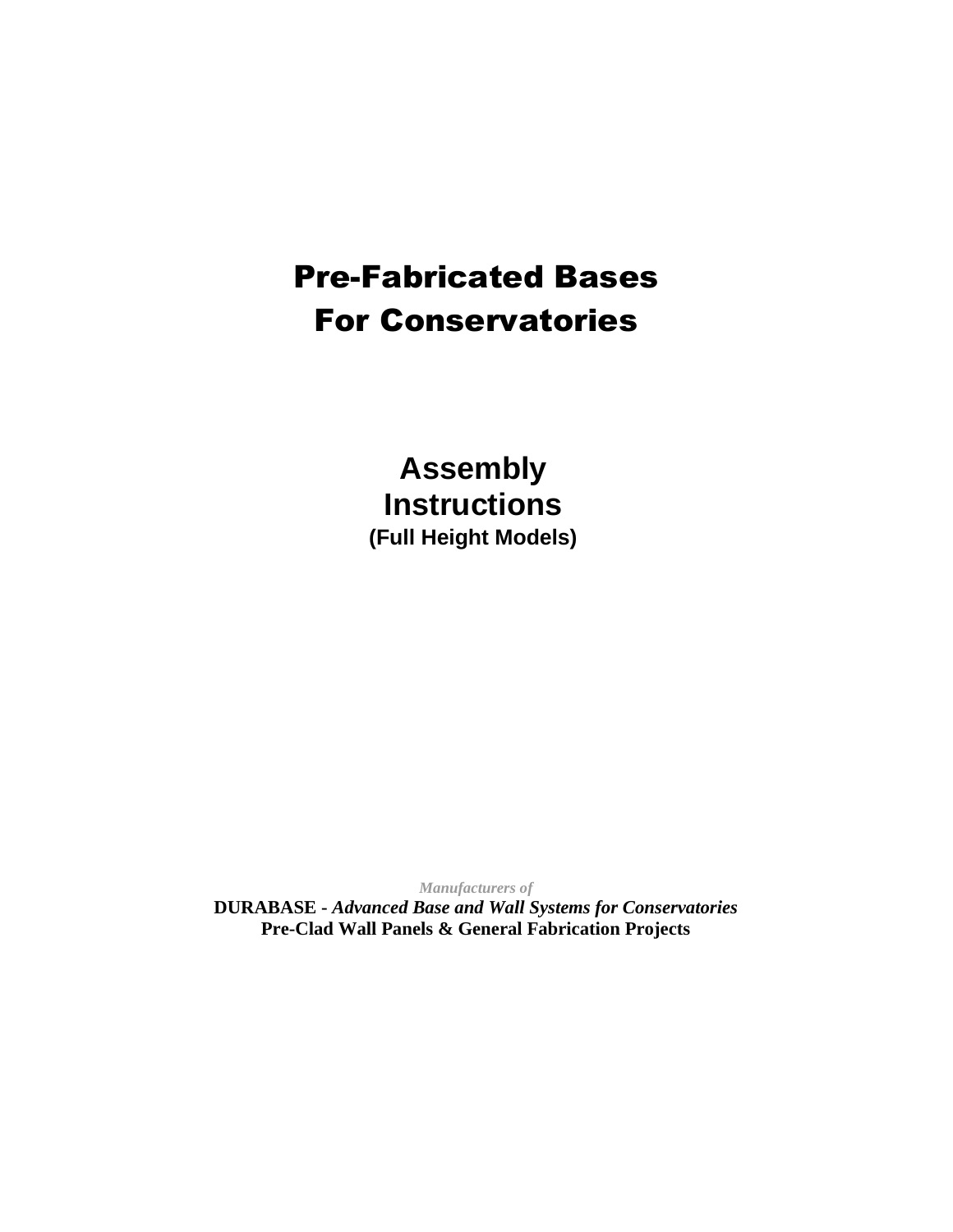# **FH BASE ASSEMBLY INSTRUCTIONS**

## **GUIDELINES, TOOLS AND TIPS. READ THIS SECTION CAREFULLY**

Contained within this instruction manual are step by step instructions to guide you through the installation of your conservatory base.

## **IMPORTANT**

Read ALL the instructions completely BEFORE commencing any work, more that one read may be necessary. Understanding these instructions and familiarity with procedures will make the build process much easier and an enjoyable project to undertake.

#### RECOMMENDED TOOLS & EQUIPMENT.

Wheel barrow Builders shovel Extension lead Tape measure (5m min.) 1.2m Spirit level Electric drill (hammer action) Steel drill bits: 5.5mm & 10mm. Masonry drill bits: 8mm, 10mm & 16mm. Cordless screwdriver 12v. Min. Posi screwdriver bits 8mm tec driver Spanners 10mm, 13mm & 30mm or adjustable wrench. Socket 17mm. Silicone Gun Stanley knife Cross cut saw Skill saw Bucket Pointing trowel Pointing tool Soft brush

#### HEALTH, SAFETY & ENVIROMENTAL ISSUES

As with any type of construction work, there are inherent dangers when assembling a conservatory base. The following supplement is designed to supply the installer with general health, safety and environmental information that may be required during the assembly of a conservatory base. The appendix is a guide to 'best practise' but cannot be considered as comprehensive.

You are advised to work safely at all times.

#### **1. General Site Safety**

All sites are different and have different hazards. Have a general regard to what can cause harm. The construction site itself should be made a restricted area. Particularly at risk are children and animals. You also need to consider the security issue.

Organise your space. Don't open boxes haphazardly and leave components lying around that can get damaged, lost or pose a trip hazard. Be aware of the weather forecast. Wet conditions cause specific hazards. Put controls in place to manage any possible vehicular movement on site. Protect the environment by avoiding and fugitive waste. Dispose of your rubbish appropriately.

#### **2. Personal Protective Clothing**

*The following PPE should be worn throughout the construction:* **A hard hat Safety footwear**

*The following PPE should be worn under certain conditions: (Follow machinery guidelines where applicable)* Safety glasses when drilling Hearing protection when drilling Dust mask if dust is likely to be generated Gloves as applicable

Advisable to keep arms and legs covered.

#### **Be aware of sharp edges on steelwork.**

It is advisable to have a first aid kit handy  $-$  just in case.

## **3. TOOLS**

The tools you use are your responsibility. We advise:

-Check the condition of your tools prior to use, for obvious damage. Get them checked out if in doubt. Arrange for your tools to have a portable appliance test.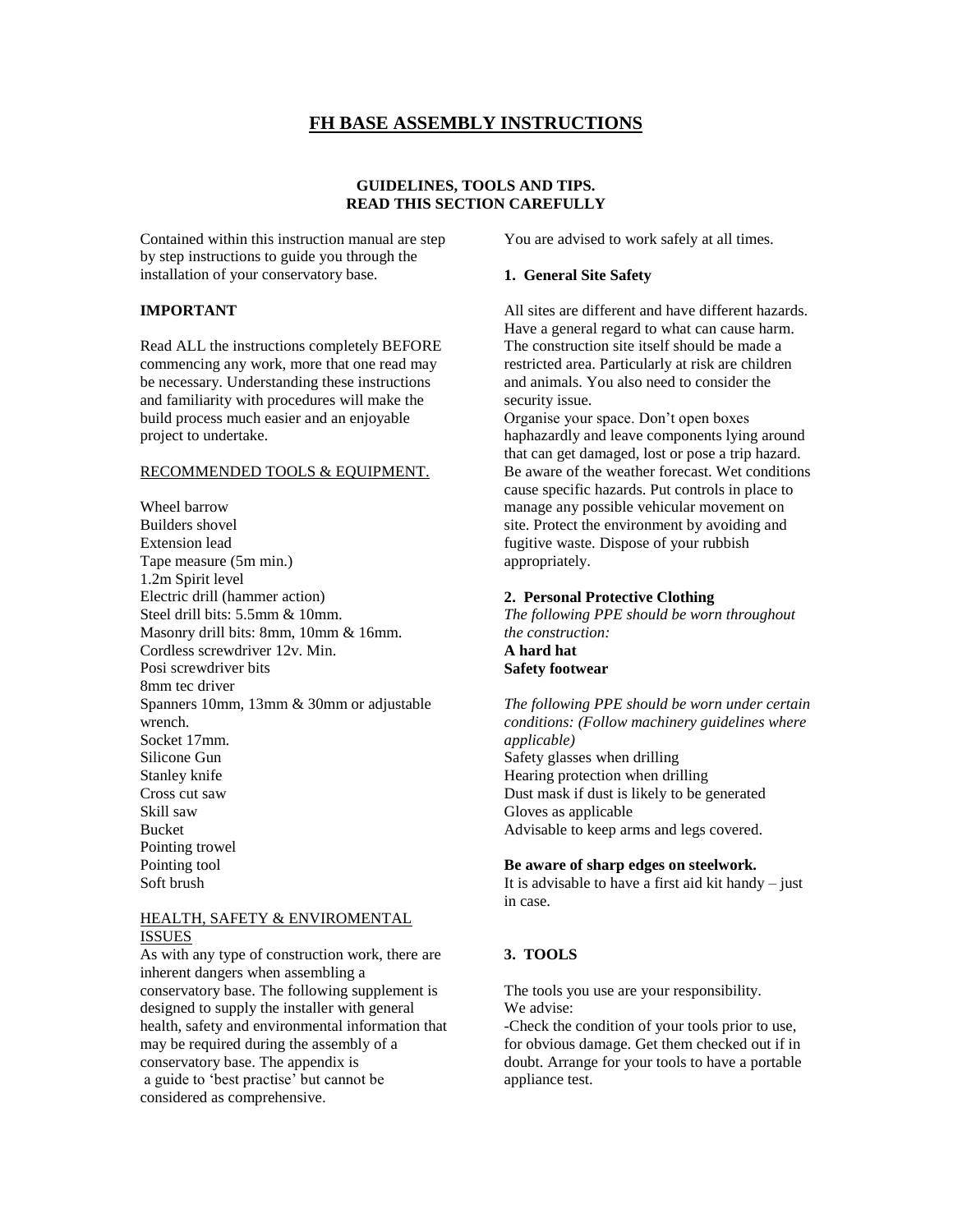-Any electric hand tools are 110 volt or used in conjunction with a residual circuit breaker. - Don't use tools other than for their intended purpose.

-Follow manufacturer's guidelines as applicable.

## **FORMAL PROCEEDURE FOR THE USE OF KNIVES AND CHISELS**

- Ensure when using a knife / chisel you always keep your hands behind the blade. Ensure that you cut away from your body – NEVER towards yourself.

- Ensure that the position of others is away from the cutting direction.

- Keep the tooling in a sharp condition so you don't have to exert excessive force to cut.

- Always pick up the tool by the handle.

- Always ensure the tool is stored safely where a sharp edge cannot cause injury.

- Only use the tooling for its intended purpose where possible.

## **4 MANUAL HANDLING>**

All modular wall sections are a two man lift. Lift correctly. **STOP & THINK.** Plan the lift.

#### **Where is the load going to be placed?**

Use appropriate handling aids if possible.

#### **Do you need help with the load?**

Remove and obstructions such as discarded wrapping materials. For a long lift, such as floor to shoulder, consider resting the load mid-way on a table or bench in order to change grip.

#### **PLACE THE FEET.**

Feet apart, giving balanced and stable base for lifting. Leading leg as far forward as is comfortable.

## **ADOPT A GOOD POSTURE**

Bend the knees so that the hands when grasping the load is as nearly level with the waist as possible. Don't kneel or over flex the knees. Keep the back straight and lean forward slightly over the load if necessary to get a good grip. Keep the shoulders level and facing in the same direction as the hips.

#### GET A FIRM GRIP

Try to keep the arms within the boundary formed by the legs. The optimum position and nature of the grip depends on the circumstances and individuals preference, but it must be secure. A hook grip is less fatiguing than keeping the fingers straight. If it is necessary to vary the grip as the lift proceeds, do this as smoothly as possible.

DON'T JERK

MOVE THE FEET

#### KEEP CLOSE TO THE LOAD

#### PUT DOWN, THEN ADJUST

If precise positioning of the load is necessary, put it down first, and then slide it into the desired position.

## TEAM LIFTING

It is important team members are physically evenly matched. One person should take responsibility and co-ordinate their actions.

#### ADEQUATE VISION

Clear vision may mean multiple trips with smaller loads, but it is safer.

## **5 CONTROL OF SUBSTANCES HAZARDOUS TO HEALTH.**

#### **- Pointing mortar & concrete**

Portland and other cements when mixed with water can cause skin irritation. If eye contamination occurs wash out with copious amounts of water and if irritation persists seek medical advice.

#### **-Bond and Seal Brick Adhesive and Sealer.**

You are advised to follow the guidance on the packaging.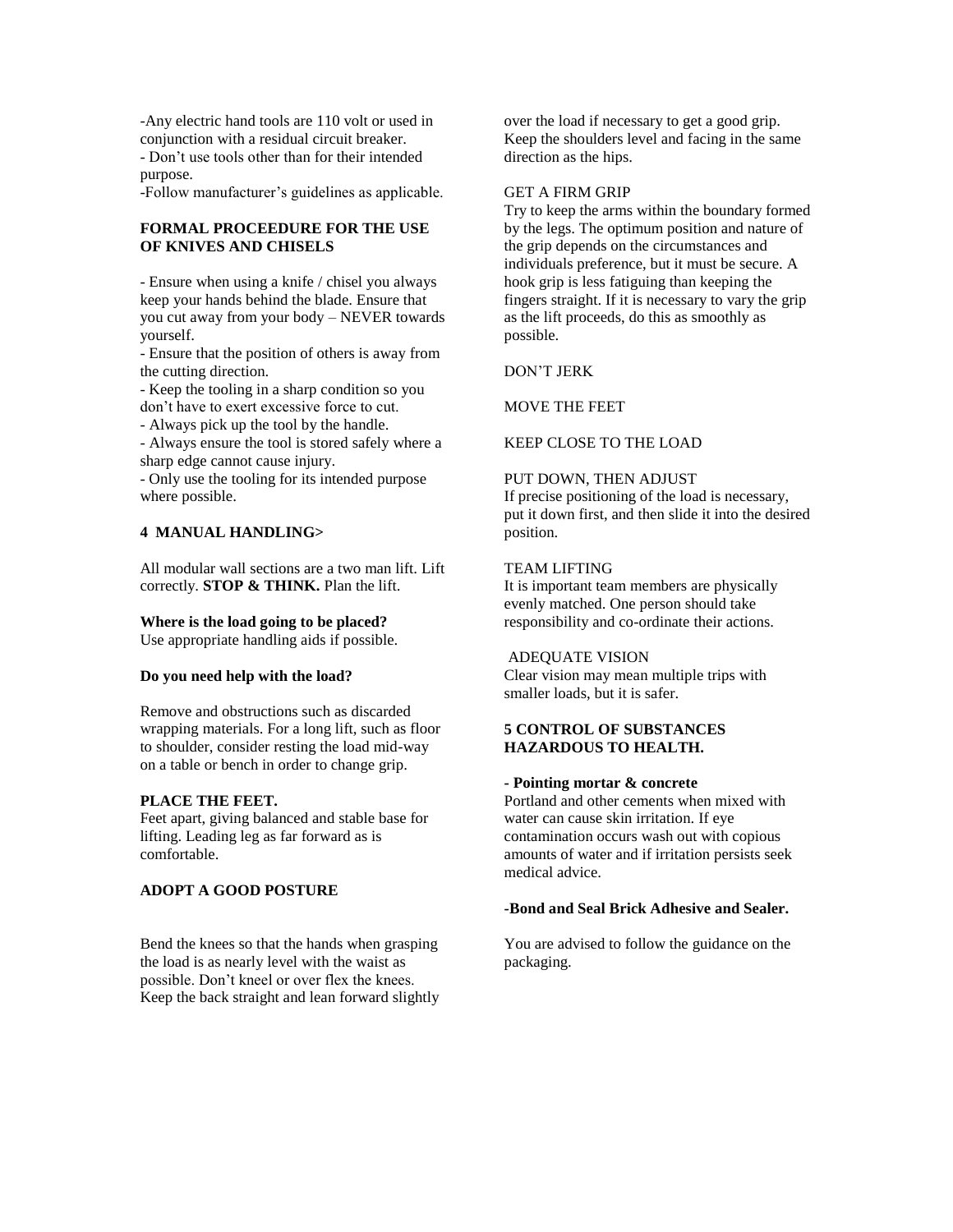# **FH BASE ASSEMBLY INSTRUCTIONS**

## **Base Setting Out**

**This section explains the necessity to ensure that your base is assembled in the correct position from the parent wall. Any discrepancies should be noted and measures taken to adjust as necessary.**



The wall(s) you are going to fix the conservatory against must be of sound construction and flat. The wall needs to be free from coverings such as cement render, pebble dash or cladding. If any of these are present they MUST be removed until you are back to bare brick/stone.

## **Setting Out**

As the conservatory will need to be built at 90° to the ground it is important to check the angle of the wall you will build your conservatory against. If the wall leans outwards, a plumb line should be fixed to the highest point where the roof will touch the wall. Where the plumb line meets the ground is where the base should be set out from (SP). The gap will need to be filled with packers (not supplied) so that the wall bar can be attached vertically. The base and dwarf wall size will need to be started from

*For Technical Assistance Please Call: 01432 266507*

this point. If the wall leans backwards the base should be started against the wall (SP). The gap in this situation is at the top therefore packers (not supplied) will be needed to ensure the wall bar is attached vertically.

**Please note:** Any additional trims to cover large gaps are not included with the base or conservatory and should be purchased separately.

*NB: Please note in diagrams* SP *refers to the* **S***etting out* **P***oint.*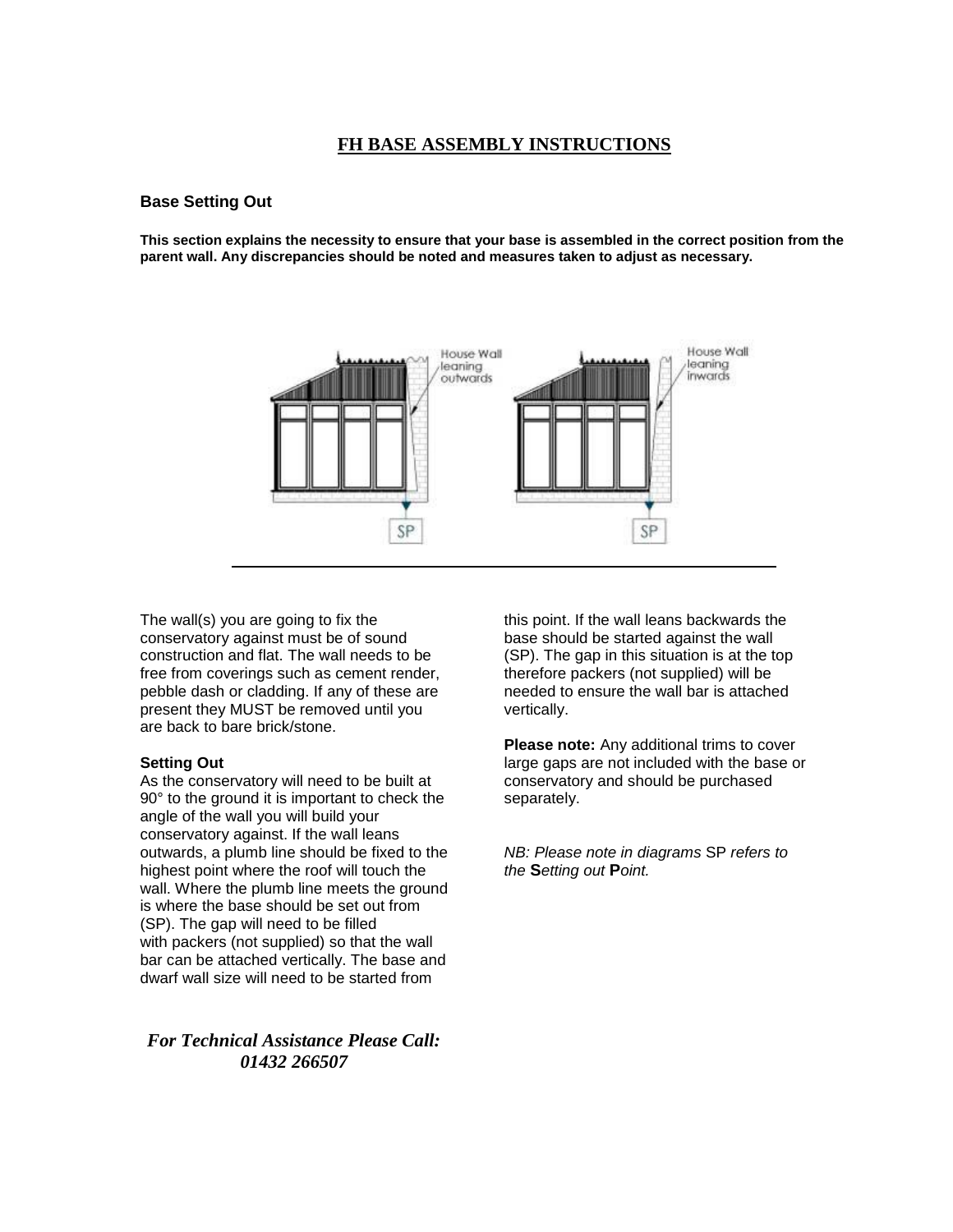# **FH BASE ASSEMBLY INSTRUCTIONS**

# **A) PREPARING THE SITE**

The modular base can be installed on an existing patio or concrete area providing the foundations are adequate. If the foundations are not adequate or the base is to be installed on bare ground, then a concrete pad is required under each adjustable leg, except on the rear sill section, which are non-load bearing.

# *Refer to concrete pad layout plan.*

For each pad dig out a hole, 450mm square x 450mm deep.*(It may be necessary to check with local building regulations)* If the base of the hole is not firm it will be necessary to dig deeper until you reach firm ground. If this is the case fill the bottom of the hole to within 450mm of the top with well compacted hardcore. Fill holes with concrete to level specified on the enclosed plan.



Concrete Mix: 1 part cement, 2.5 parts concreting sand and 5 parts 10mm gravel. Mix together thoroughly. Slowly add clean water, mixing continuously to make the mix workable. Too much water can weaken the mix. Alternatively use pre- blended concrete to BS 5835 Part 1. You will need 9 no. x 25 Kg. bags for each 450mm cube. Use as instructed on the bag.

Leave the pads to harden for two days. In winter months they must be protected from frost, by covering with polythene or sacking.

# **B) ASSEMBLY**



# *Refer to steelwork layout plan.*

1) Screw lock nuts onto all adjustable legs. (See Fig. 1)

2) Screw adjustable legs into the nuts welded onto

the underside of the back sill section. Position the back sill section against the house wall in the required position (the ends will be 20mm short of the overall base size). Rest the legs on something firm to prevent them sinking. Adjust the jacking legs to the required level; remember to allow 18mm for the thickness of the floorboards plus the floor finish that you intend to use.

Pilot drill through the fixing holes using a 10mm masonry drill bit. (See Fig.2)



Remove the sill section and re drill pilot holes to a depth of 70mm using a 16mm masonry drill bit. Insert the rawl bolts into the holes and remove the bolts. Replace the back sill section, insert bolts and tighten using a 17mm socket.





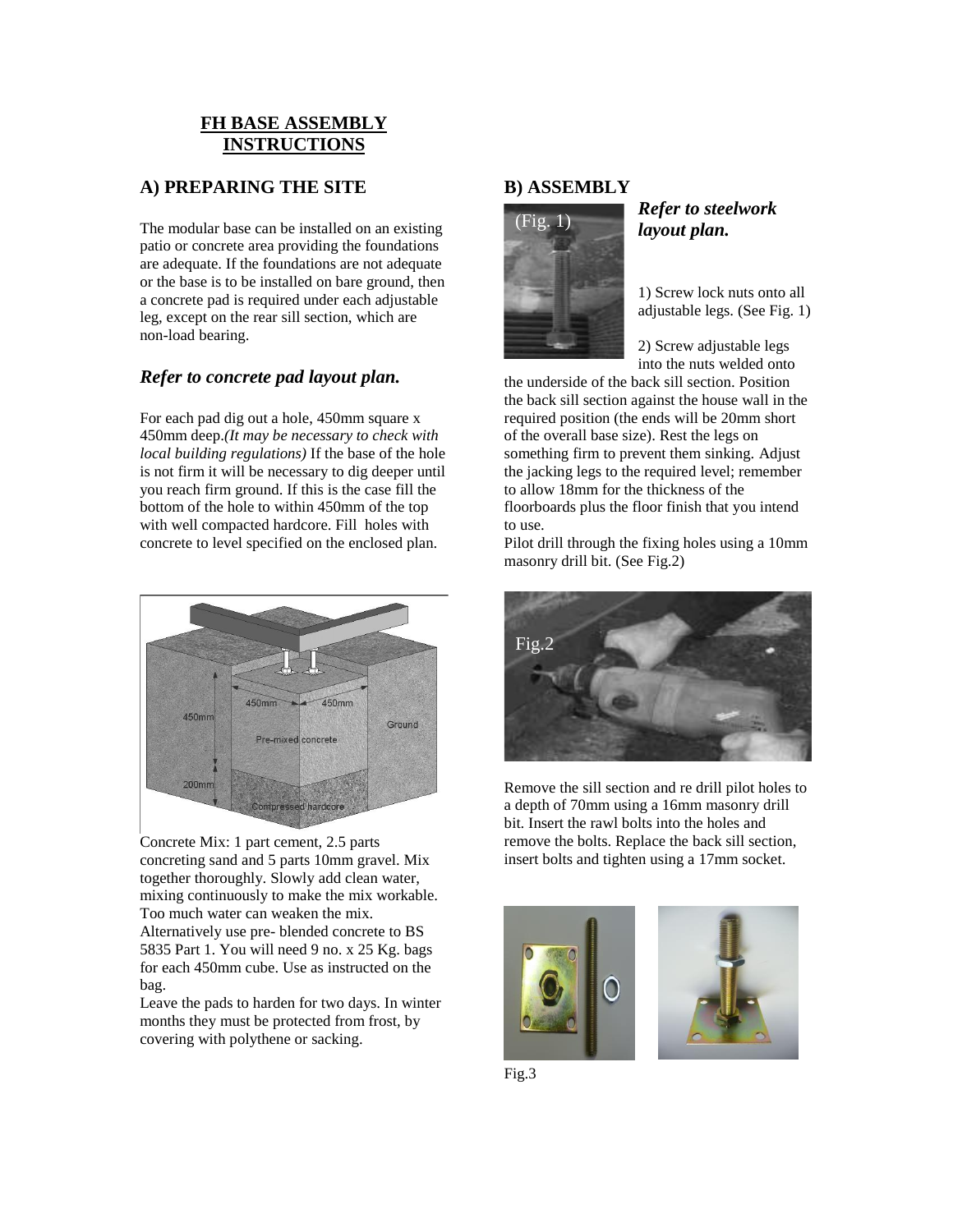3) Assemble fixing down plate and legs (see Fig.3), and screw into the nuts welded onto the underside of the two side sections. Fit to the rear section by inserting the pre-welded internal flange inside the rear sill section. Then push back towards the wall until the forward projecting bolts locate in the corner fixing bracket. Fix with nut supplied but do not fully tighten at this stage. (See Fig.4)



4) Screw adjustable legs into the nuts welded onto the underside of the front sill section. Note; Use only one fixing down leg assembly on each concrete pad. For second legs landing on a pad use standard legs as Fig. 1.Attach to the side sill sections in the same manner. (see Fig.5)



5) Position the load bearing plates (75mm square washers) under all standard legs except those on the back sill. Working your way around, adjust the legs to the required height and level using a spirit level. Check that the base is square and tighten all joints. Re-check levels and tighten lock nuts on the jacking legs. (see Fig. 6) Fix leg assembly down to concrete pad using M10 x 50mm sleeve anchors supplied. Only one fixing per fixing down plate. Pre-drill concrete using 10mm masonry bit.



6) Slot the floor joists into the 'u' support brackets, and secure using M6 x 60 bolts and nuts supplied. Tighten with 10mm spanner. If the base is a shaped design the floor joists will differ in length depending on their position. Intermediate supports should be fitted and the legs adjusted and locked at this stage. Legs should be placed on something firm to prevent sinking. Eg. Paving slab. (See Fig. 7)



## **C) Fitting Brick Skirt ( For plain skirts see below)**

# *Refer to skirt plan.*

1) Lay out the skirt sections in the order they are to be fitted. The panels are numbered to correspond with the layout plan, and the brick slips are flush to the top edge. Fit panels so the top edge, lines up with the top edge of the steel base sills. The ends of the panels that correspond with an external corner of the base frame must line up with the edge of the steel base frame. Do not overlap other panels on the corners

2) When you are happy that everything is correctly positioned, fix in place with self drilling screws supplied. Fix where brick slips are still to be fitted and through perpendicular mortar joints if extra fixing is require. (see Fig. 9)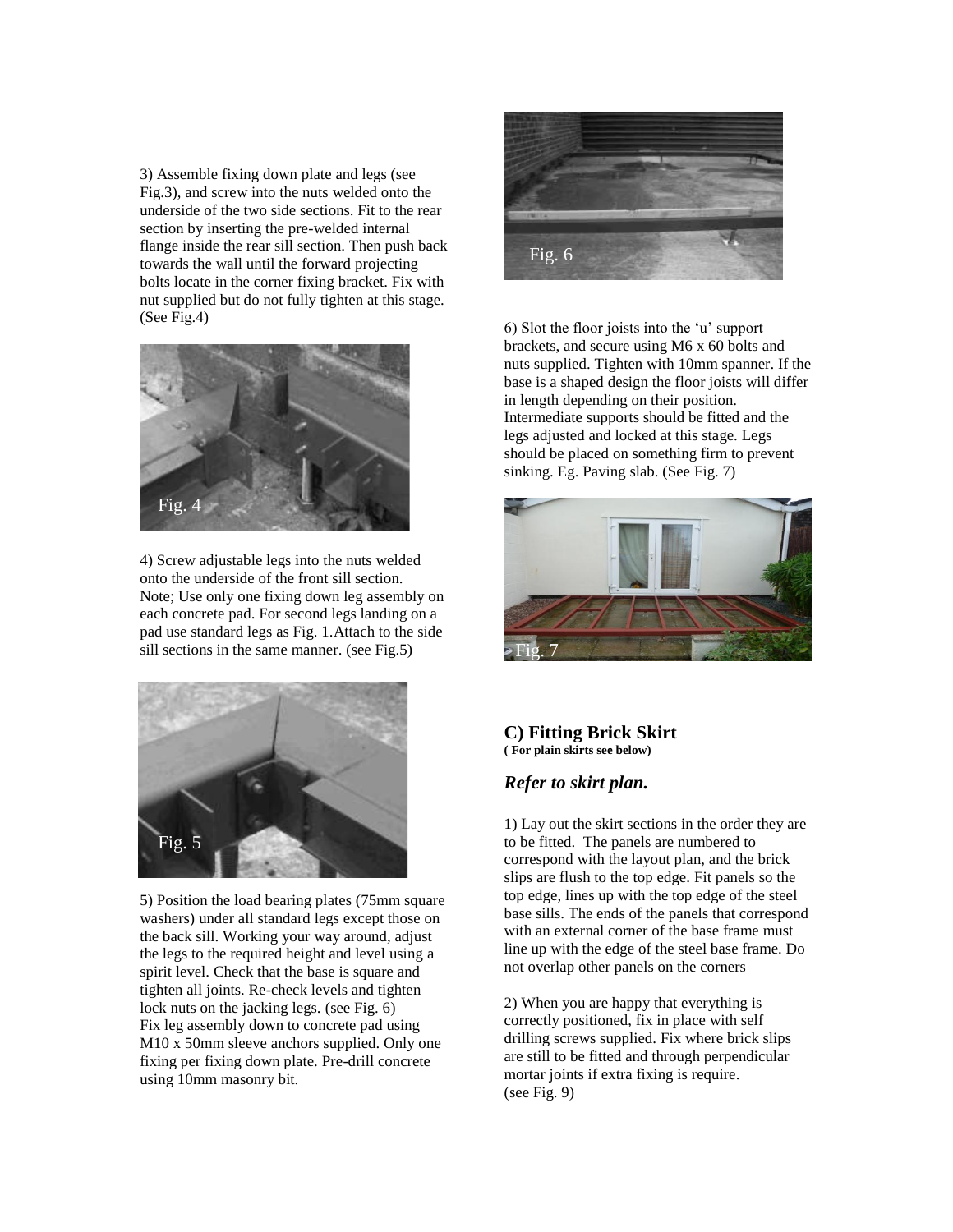

3) Use adhesive supplied to fix straight and corner brick tiles in place to complete joins. You will need some 10mm spacers to position the brick slips. Press brick slips firmly into place.

4) To point the joints, mix the mortar supplied to a smooth paste (Be careful not to add too much water). Fill completely the joints around the bricks. (see Fig. 12 & 13)





Remove the surplus mortar with a flat trowel before initial curing takes place. Allow the mortar to dry until fairly firm. It should have a dull finish, be moist but not wet and somewhat gritty. Use a curved pointing tool to finish off the joint and remove any remaining mortar with a soft brush. (see Fig 14 & 15)



Caution: Do not tool the joint too soon. Tooling early will create a creamy surface on the mortar, and colour will not match the existing.

# **Fitting Plain Skirts.**

Cut to length as required and fix lining up the top edge to the top of steel frame. Ensure the required overlap on the external corners and fix to steelwork using the self drilling screws supplied. Air Vents (not supplied) should be fitted into plain skirts to ensure adequate air flow beneath the floor.

# *It is advised to fit the conservatory at this stage, before fitting the under floor insulation and floor boards.*

Please follow your conservatory supplier's instructions. If conservatory sills are to be secured to the base sill, use the 60mm long self drilling screws provided. Seal around the underside of the conservatory sill with mastic.